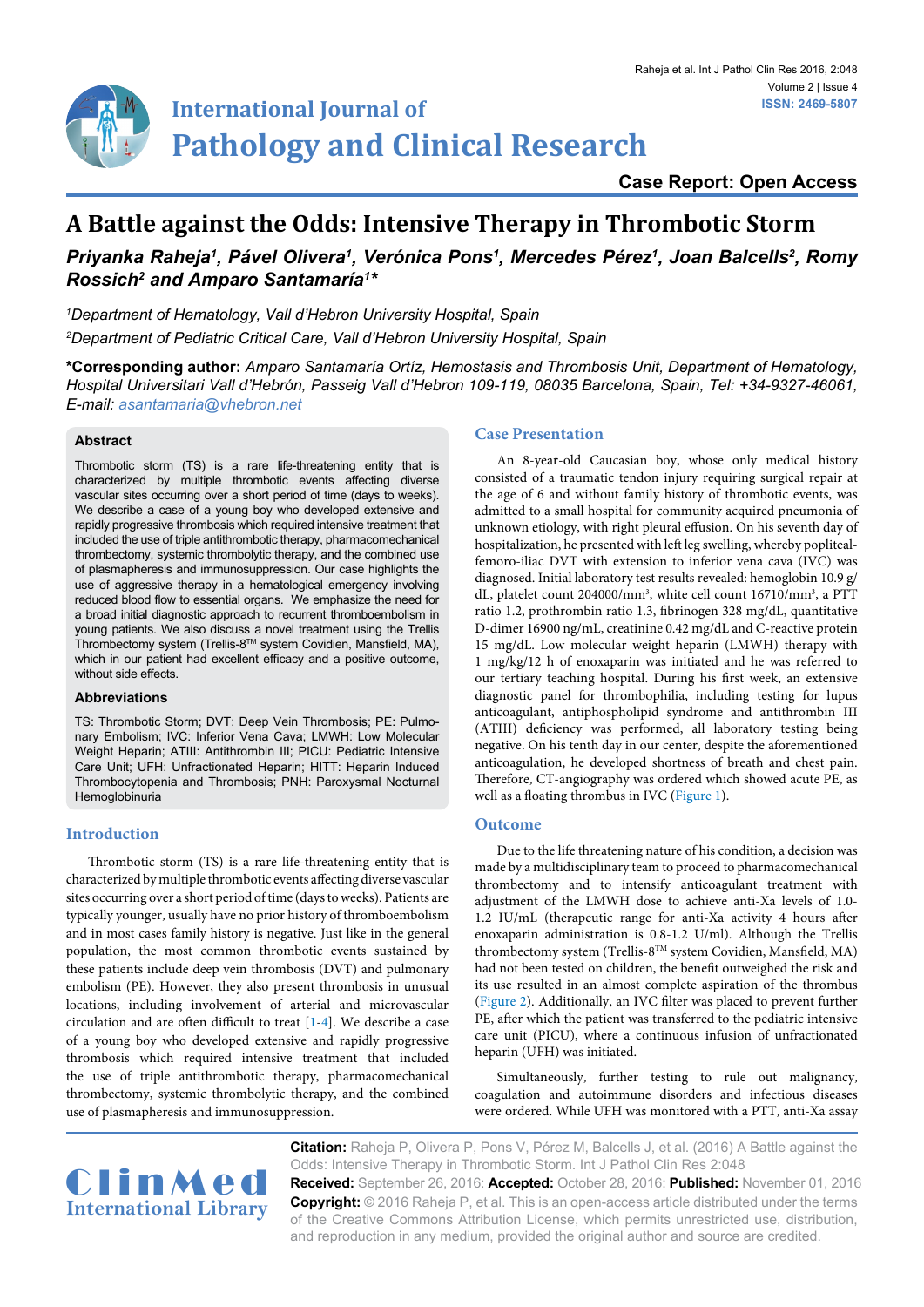<span id="page-1-0"></span>

**Figure 1:** CT-Angiography shows thrombosis in both iliac veins and IVC before thrombectomy.

<span id="page-1-1"></span>Ī



<span id="page-1-2"></span>Ī

<span id="page-1-3"></span>Ī

**Figure 3:** Thrombus trapped in the IVC filter after first thrombectomy.



**Figure 2:** Pharmacomechanical thrombectomy being performed using Trellis system. The image shows inflation of balloons on either end of the thrombus before thrombectomy.



Figure 4: After the administration of urokinase the thrombosis in the IVC filter dissolves.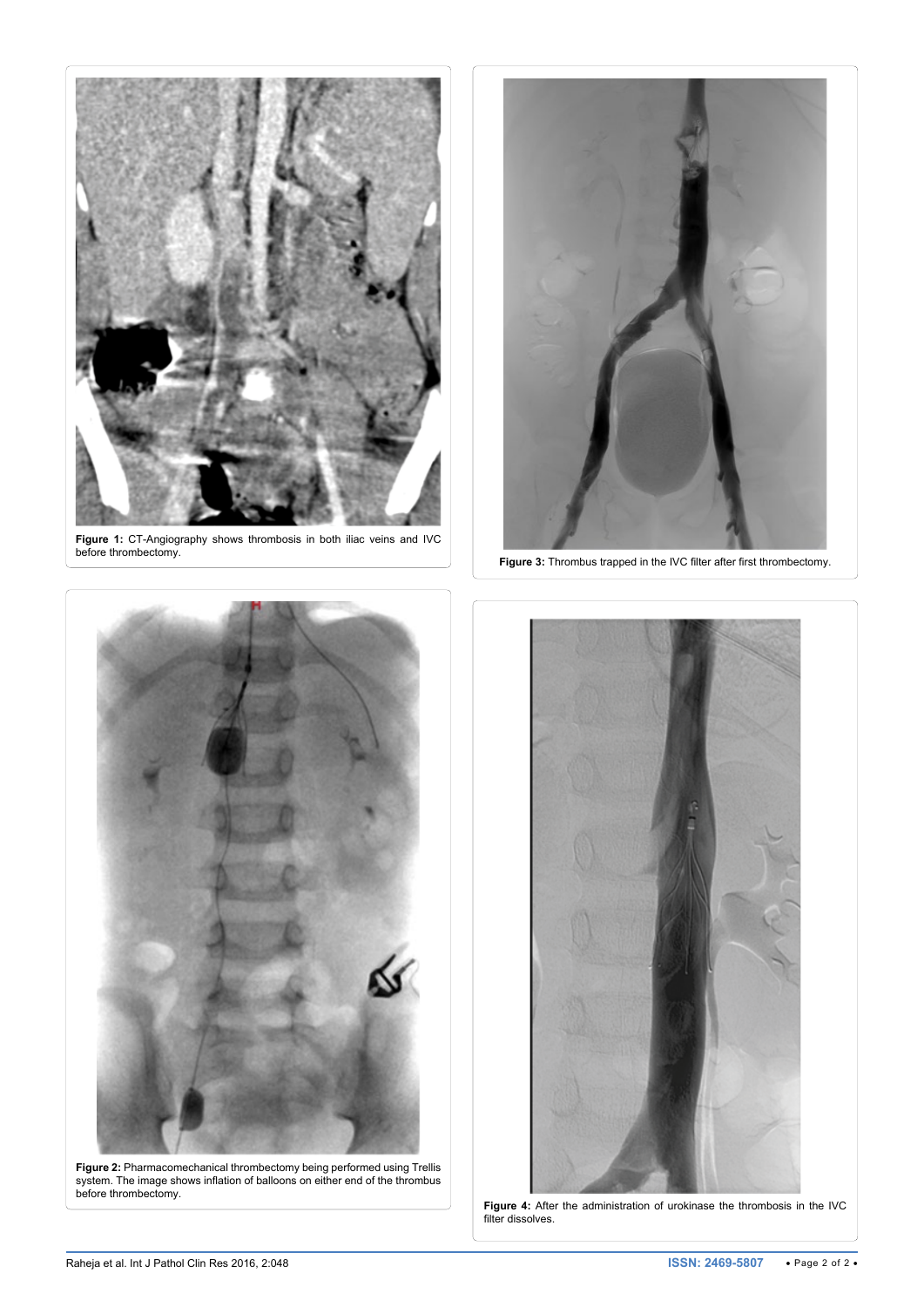(between a range of 0.3 to 0.7 UI) and thromboelastography (TEG 5000 Thrombelastograph® Hemostasis Analyzer System, Braintree, MA, USA).

Nevertheless, after three days, he was found to have femoroiliac rethrombosis and IVC filter occlusion ([Figure 3](#page-1-2)). Consensus was reached to implement pharmacomechanical thrombectomy again ([Figure 4\)](#page-1-3). The pathology report of the thrombus sample did not find evidence of infectious diseases. At the same time, antithrombotic therapy was intensified by adding ant platelet therapy (aspirin at 5 mg/kg/12h), continuous epoprostenol intravenous infusion and dipyridamole (at 1 mg/kg/8h), while UFH was maintained. In spite of having normal ATIII levels, due to pediatric ICU protocol ATIII was administered, after which systemic fibrinolysis with alteplase at 0.2 mg/kg/h was initiated. Four days later, the IVC filter was removed because of rethrombosis and the Trellis system was used again for thrombus removal ([Figure 5](#page-2-0)).

Given the massive acute thrombotic scenario and the poor therapeutic efficacy, other possible diagnoses such as heparin induced thrombocytopenia and thrombosis (HITT) were considered. Despite the low probability of HITT, heparin antibody (anti-platelet factor 4) testing was performed. The aforementioned immunoassay resulted positive although platelet aggregates in functional assays, were negative. Nevertheless, heparin was discontinued while an intravenous infusion of bivalirudin was started. Although, 4 days later, the patient developed massive rethrombosis in lower venous territory up to intrahepatic IVC, in spite of accurate a PTT controls. Therefore, due to the fact that heparin had already been discontinued, that the patient lacked thrombocytopenia or any other criteria suggesting HITT and taking into consideration the immunologic imbalance that takes place in this entity, it was concluded that HITT was not the primary cause of the thrombotic manifestations.

At this point, results for genetic thrombophilia testing, HACEK group serologies, blood cultures, HLAB51 for Behçet's disease and antiphospholipid syndrome antibodies, were all negative. On the other hand, an autoimmune panel was positive for cold agglutinin, antinuclear antibodies (at a titre of 1/80) and anti-Ro antibodies. Despite the inconclusive results, empirical immunomodulator treatment was started on his 19th day, using high-dose intravenous methylprednisolone (30 mg/kg/24h for 3 days and then 2 mg/kg/24h),

<span id="page-2-0"></span>

**Figure 5:** Control cavography after removal of filter showing IVC patency.

four sessions of plasmapheresis, high dose immunoglobulins (2 g/ kg) and mycophenolate. PET-CT and bone marrow aspiration were performed for cancer screening, although results were unremarkable. Paroxysmal nocturnal hemoglobinuria (PNH) was also ruled out.

On his 26th day in the ICU, there was evidence of IVC rethrombosis. Lower extremity DVT was ruled out using ultrasonography. The IVC filter was replaced by a new filter and a fourth and last pharmacomechanical thrombectomy was performed. As neither heparin nor bivalirudin were effective, after 48 hours of clinical stability, coumarin treatment was started. A week later, ultrasonography showed patency of IVC, iliac and deep femoral vessels, along with partial thrombosis of the left superficial femoral vein. Due to clinical and imaging improvement, the IVC filter was removed. Patient was discharged with oral coumarin, aspirin, oral cortisone, and mycophenolate.

After a two year follow up the young boy is healthy and is following long term antiplatelet (aspirin) and antithrombotic (coumarin) therapy with self-managed INR monitoring, without further evidence of thrombotic events.

# **Discussion**

Thrombotic Storm, first described by Kitchens in 1998, is frequently preceded by triggers that initiate the process, such as pregnancy, infection, trauma, surgery and/or inflammatory states [[1](#page-3-0)]. In our patient's case TS was precipitated by community acquired pneumonia. Although its aetiology is unknown, an extensive thrombophilia workup, malignancy and autoimmune panel should be performed to rule out hypercoagulable conditions (taking special consideration to rule out catastrophic antiphospholipid syndrome). Testing for varicella and group A streptococcus antigens may also be useful. Most patients exhibit evidence for an acute inflammatory state on initial presentation, such as elevated C-reactive protein and erythrocyte sedimentation rate [[2](#page-3-2)].

Although TS is a rare condition, it is essential that it be recognized due to its potentially life-threatening nature. TS diagnosis is established by stereotypical clinical behaviour using a set of criteria devised by the Thrombotic Storm Study Group [\[3\]](#page-3-3). Anticoagulant treatment should be initiated immediately at full therapeutic dosing using conventional monitoring goals. If despite anticoagulation, there is rapid progression or development of multifocal thrombosis, then catastrophic antiphospholipid syndrome, heparin-induced thrombocytopenia or thrombotic thrombocytopenic purpura, should be considered [[4](#page-3-1)].

In Manco-Johnson, et al.'s review of 8 case studies, pharmacomechanical thrombolysis via an interventional radiologic approach, local catheter-directed and systemic tPA administration, surgical thrombectomy, or a combination of these modalities were used in each child [\[5\]](#page-3-4). In our patient the Trellis Thrombectomy system with urokinase was used. The aforementioned system reduces thrombolytic dose by half and decreases the average necessary infusion period to less than 30 minutes. This device traps the thrombolytic agent between a proximal and a distal balloon, preventing systemic release and restricting the area of thrombolysis. An oscillating wire optimizes dispersal of the thrombolytic agent while the thrombus is mechanically fragmented. The remaining mixture of drug and clot is subse-quently aspirated [\[6\]](#page-3-5).

Most of the current literature advises against the use of an IVC filter in TS, but given that the thrombus was located in the inferior vena cava, an IVC filter was placed for lung protection. Even though later on the filter thrombosed, probably because of the patient's hypercoagulable state (lower extremity DVT was ruled out), it was still considered necessary to place it before thrombectomy to prevent a massive pulmonary embolism. In children, there is limited clinical data on IVC filters (case reports, small case series and a retrospective review) [[7,](#page-3-6)[8](#page-3-7)].The most important indication for the use of IVC filters in both adults and children is the prevention of PE in patients with lower limb VTE in whom systemic anticoagulation is contraindicated